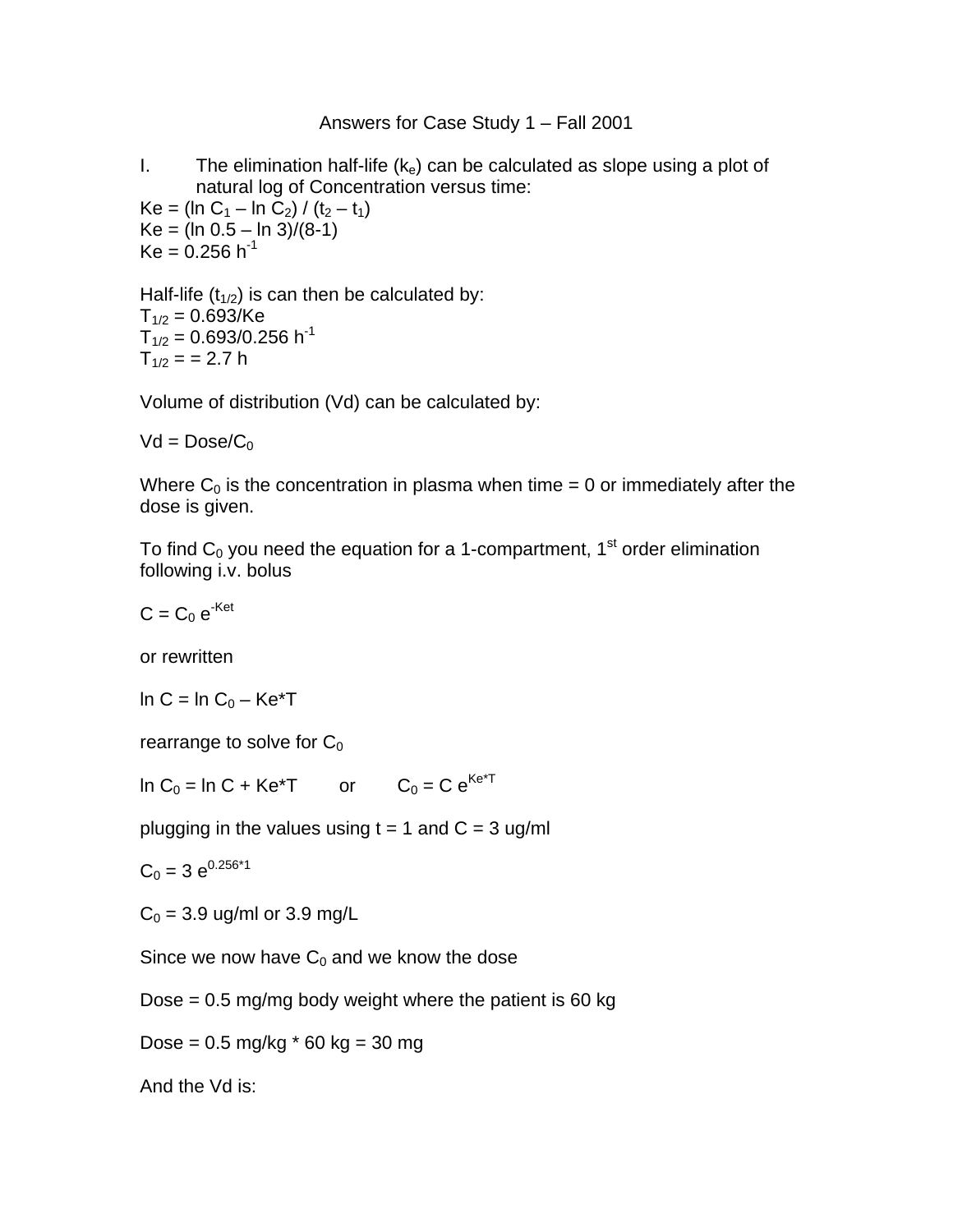$Vd = 30$  mg / 3.9 mg/L

And the volume of distribution is

 $Vd = 7.71$ 

II. This problem is similar to the first problem except, the drug that we administer, aminophylline, is not the active drug BUT we measure the active drug, theophylline, in the blood AND 1 mg aminophylline  $= 0.8$  mg theophylline

First calculate the elimination rate constant (Ke) as we did in Problem 1:

 $Ke = (ln C_1 - ln C_2) / (t_2 - t_1)$  $Ke = (ln 35 - ln 14.4)/(5-0)$  $Ke = 0.178 h^{-1}$ 

Half-life  $(t_{1/2})$  is can then be calculated by:  $T_{1/2} = 0.693$ /Ke  $T_{1/2} = 0.693/0.178 h^{-1}$  $T_{1/2}$  = 3.9 h

Volume of distribution (Vd) can be calculated by:

 $Vd = Doese/C_0$ 

Where  $C_0$  is the concentration in plasma when time = 0 or immediately after the dose is given. Now remember, the dose given was 500 mg of aminophylline BUT we need to know how much theophylline that is equivalent to, so we convert

500 mg aminophylline  $*$  0.8 mg theophylline / 1 mg aminophylline = 400 mg

So we actually gave a 400 mg dose of theophylline. Therefore the volume of distribution is

 $Vd = 400$  mg / 35 mg/L

And the volume of distribution is

 $Vd = 11.4 L$ 

We now want to know how long it will take the patient to reach sub-therapeutic blood levels of theophylline. Knowing therapeutic levels are 10-20 ug/ml, we would like to know how long it would take to go below 10 ug/ml. Using the equation for a 1-compartment, 1<sup>st</sup> order elimination following i.v. bolus

$$
C = C_0 e^{-Ket}
$$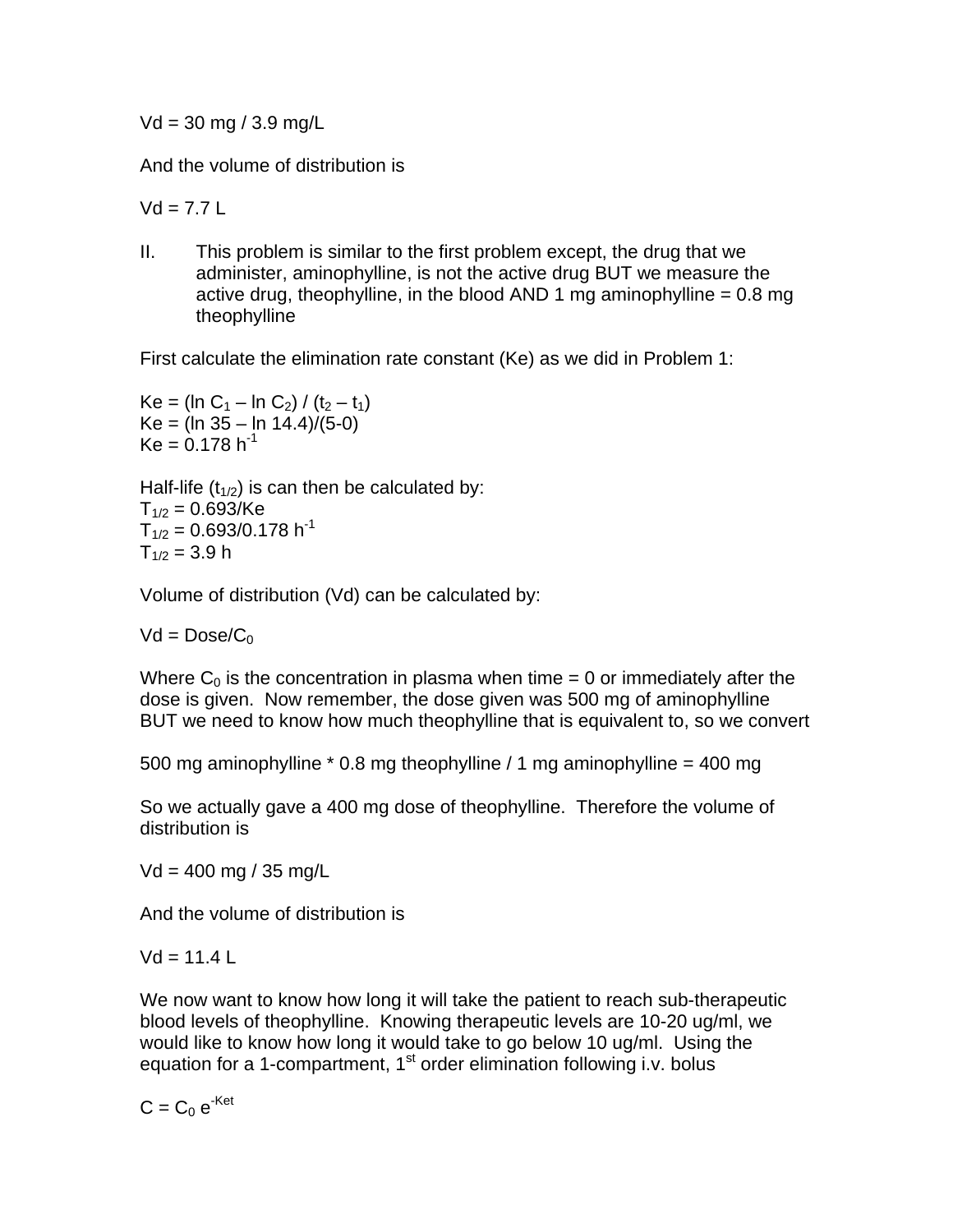or rewritten

 $\ln C = \ln C_0 - \text{Ke}^{\ast}T$ 

rearrange to solve for time

 $T = - (\ln C - \ln C_0) / K$ e or  $T = - (\ln C/C_0) / K$ e

Plugging in C = 10 ug/ml,  $C_0 = 35$  ug/ml, and Ke = 0.178 h<sup>-1</sup>

 $T = - (ln 10/35) / 0.178$ 

 $T = 7$  h for the patient's blood levels to go below 10 ug/ml

We now need to calculate the area under the curve (AUC) from  $t = 0$  to infinity  $(AUC_{0\rightarrow\infty})$  and we do this by using trapezoids.

The area of a trapezoid is the (average height of the sides) \* the base or for a given time interval

AUC (t = 1 - 2) =  $(C_1 + C_2)/2$  \* (t<sub>2</sub> – t<sub>1</sub>)

Given the data set

AUC (0-1 h) =  $(35+30)/2$  \*  $(1-0)$  = 32.5 ug\*h/ml AUC  $(1-2 h) = (30+25)/2$  \*  $(2-1) = 27.5$  ug\*h/ml AUC (2-4 h) =  $(17+25)/2$  \*  $(4-2)$  = 42 ug\*h/ml AUC  $(4-9 h) = (17+2)/2$  \*  $(9-4) = 60$  ug\*h/ml AUC (9-16 h) =  $(2+7)/2$  \* (16-9) = 31.5 ug\*h/ml

If we sum the AUC from  $t = 0$  to 16 h we get 193.5 ug\*h/ml. We still need to calculate from 16 h to infinity and we do this by

 $AUC_{(t-\infty)} = C_x / Ke$ 

Where  $C_x$  is the last measured concentration, so in the this case the concentration at time = 16 h

AUC $_{(t_{-\infty})}$  = 2 ug/ml / 0.178 h<sup>-1</sup> = 11.2

Now for AUC from t=0 through infinity we add the two parts

AUC  $(0-16h) + AUC (16h-infinity) = AUC (0-infinity)$ 193.5 ug\*h/ml + 11.2 ug\*h/ml = 204.7 ug\*h/ml